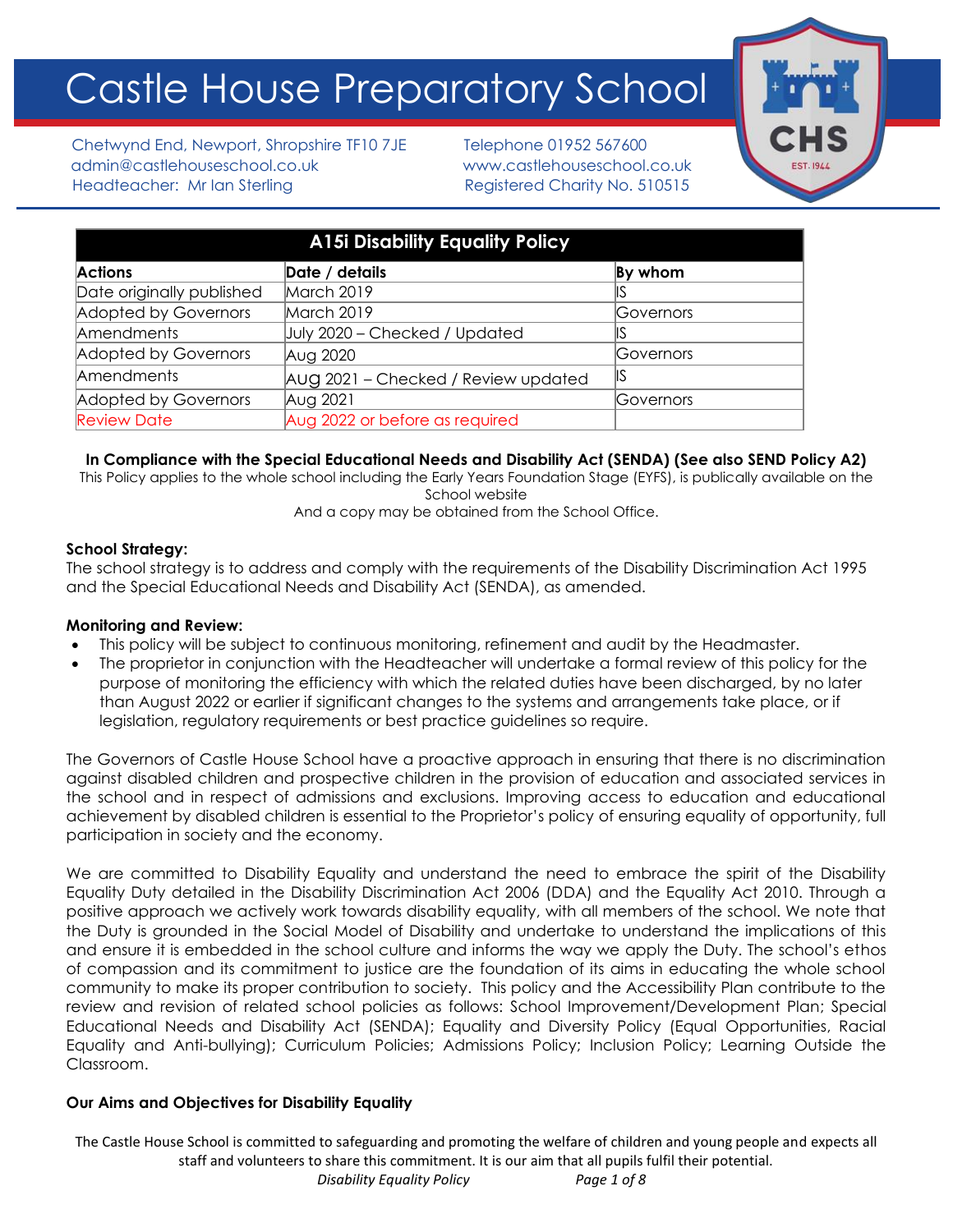Our aims and objectives reflect the requirements of the Duty and that is to have due regard to do the following:

- to continually aim to improve the inclusivity of the curriculum and to encourage participation by Disabled People in public life;
- promote equality of opportunity between Disabled People and non-Disabled People;
- eliminate harassment and discrimination of Disabled People that is unlawful under the Disability Discrimination Act;
- promote positive attitudes towards Disabled People and take steps to meet Disabled People's needs, even if this requires more favourable treatment.

# **Principles**

Compliance with the DDA is consistent with the school's aims and equal opportunities policy, and the operation of the school's SEN policy. The school recognises its duty under the DDA not to discriminate against disabled pupils in their admissions and exclusions, provision of education and associated services and to take all reasonable steps to avoid putting disabled pupils at a substantial disadvantage in all aspects of school and to publish an Accessibility Plan. It is, however, extremely important to note that the duty on the school to make reasonable adjustments does not extend to providing auxiliary aids and services or to making alterations to the physical features of the school.

In performing its duties, the school has regard to the DRC Code of Practice (2002). The school recognises and values parents' knowledge of their child's disability and its effect on the child's ability to carry out normal activities, and respects the parents' and child's right to confidentiality. If a child is placed at the school by the local authority then the placing authority will be notified of any extra aid required for the pupil. The school provides all pupils with a broad and balanced curriculum, differentiated and adjusted to meet the needs of individual pupils in the light of their assessed needs; and endorses the key principles in the National Curriculum Framework, which underpin the development of a more inclusive curriculum:

- setting suitable learning challenges;
- responding to pupils' diverse learning needs;
- overcoming potential barriers to learning and assessment for individual and groups of pupils.

#### **Increasing Accessibility**

Admission to the school depends upon a prospective child meeting the required entrance criteria. The school must feel reasonably sure that we will be able to meet the educational needs and develop the prospective pupil to the best of their potential. This is to ensure that there is every chance that the child will have a complete, happy and successful time at school and will grow into a well-rounded adult, fully equipped with essential life skills. The strands to the planning duty at Castle House School are:

- To improve the inclusivity of the curriculum. The term "curriculum" covers not only teaching and learning but the wider curriculum of the school such as participation in after-school clubs, leisure, sporting and cultural activities or school visits. Castle House School already provides additional provision to enable children with learning difficulties to access the curriculum through the SEN framework and this will cover many disabled children.
- Castle House School considers the needs of a wide range of disabled children and prospective children. Consequently, the school makes the curriculum accessible to all children, using the documents to develop the use of curriculum audits to review the patterns of achievement and participation by disabled children in different areas. Castle House School uses a variety of approaches when planning and delivering the curriculum to draw on the different strengths and aptitudes of children. It also takes into account and considers staff training needs.
- To improve the accessibility of the site. This strand includes improvements to the physical environment of the school and physical aids to access education. Improvements in physical access might include ramps, handrails, widened doorways, etc. Castle House School considers accessibility in all purchasing directions.
- To improve accessibility to information for disabled learners. Castle House School uses several of its policies as tools in making the curriculum accessible to disabled children: *Inclusion, SEN, Target Setting,*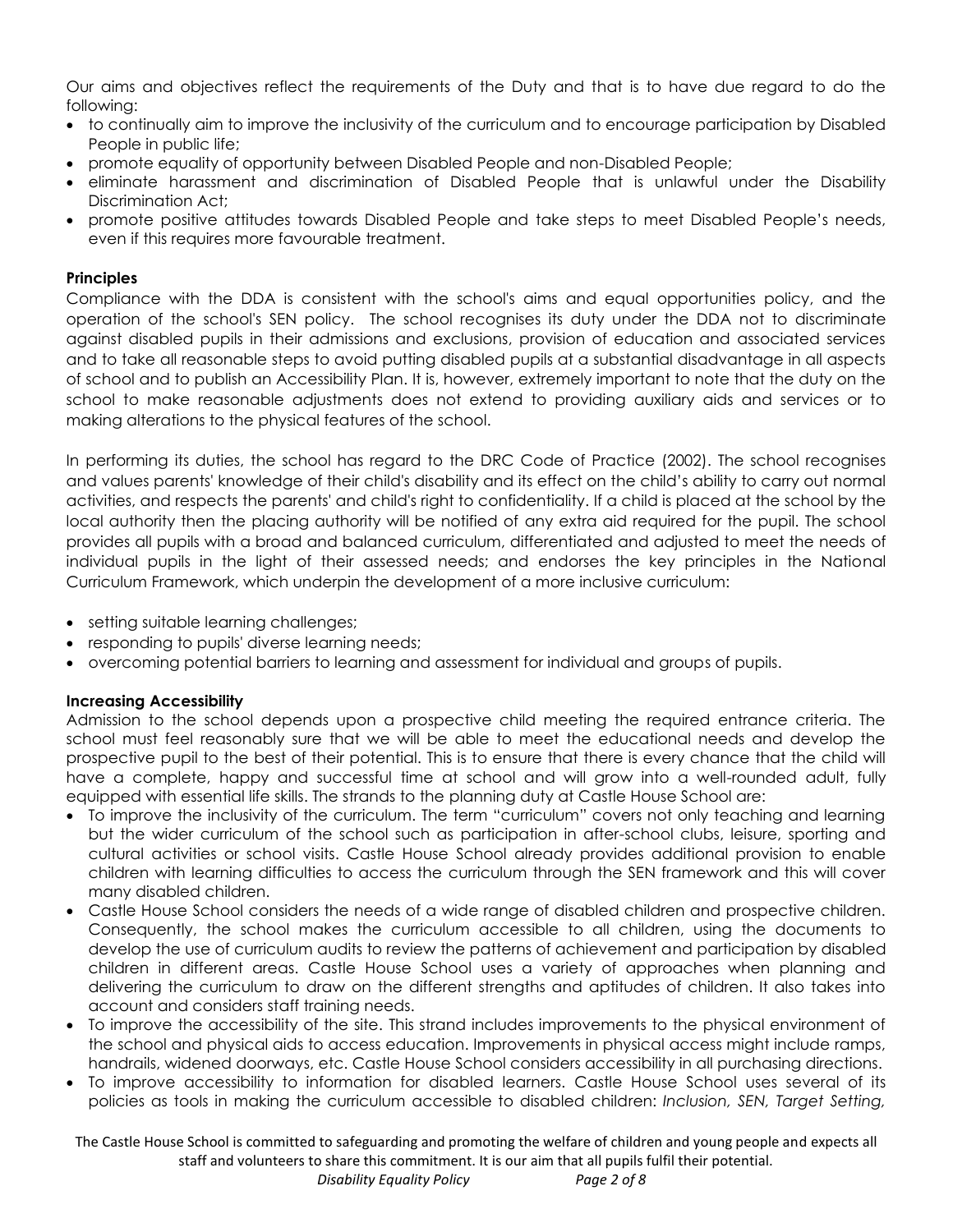*Equal Opportunities and Accessibility Plan.* The School will set out in its plan how it will provide the written material it usually provides for all children to disabled children within a reasonable time.

- It must produce its own written accessibility plan, for which the duty is placed upon the Proprietor, within a reasonable period of time and in formats which take account of views expressed by children or parents about their preferred means of communication. Castle House School has a duty to review and implement plans as necessary. Castle House School has to make its accessibility plan available to interested parties on request at reasonable times. An accessibility plan is a plan for:
	- (a) increasing the extent to which disabled children can participate in the school curriculum;
	- (b) improving the physical environment of the school to increase the extent to which disabled children can take advantage of education and associated services; and
	- (c) improving the delivery to disabled children of written information which is provided to children who are not disabled.
- ISI monitors the planning duty through their inspections. The Secretary of State can intervene where a school is not complying with the planning duty, and can direct a school to do so.
- The current plan runs for the period from August 2021 to August 2022.

**Disability Discrimination** Disability discrimination law covers employment, the provision of services and the provision of education. It is the policy of the School to comply with the DDA. All documentation in Castle House School (handbooks, policies and procedures) take into account the implications of the DDA.

**Delivery of the curriculum** Castle House School staff are provided continuous professional development in further making the curriculum accessible to all pupils. The school seeks and follows the advice of Local Authority (LA) services, such as specialist teacher advisers and SEN inspectors/advisers, and of appropriate health professionals from the local NHS Trusts.

## **Developing Our Accessibility Plan**

The Castle House School develops its accessibility plan in the following way:



# **POLICY ON THE SCHOOL FULFILLING ITS DUTIES UNDER THE DISABILITY DISCRIMINATION ACT (DDA)**

#### **Special Educational Needs and Disability Act 2001**

This new and extremely important piece of legislation received Royal Assent on 11 May 2001 and introduced significant new duties on the proprietors of independent schools from September 2002.

It legislates in four main areas.

- It provides protection for disabled children by preventing discrimination against them at school on the grounds of disability.
- It grants jurisdiction to Special Educational Needs Tribunals to hear claims of disability discrimination.
- It revises and reforms the existing Special Educational Needs regime ("SEN").

The Castle House School is committed to safeguarding and promoting the welfare of children and young people and expects all staff and volunteers to share this commitment. It is our aim that all pupils fulfil their potential.

 *Disability Equality Policy Page 3 of 8*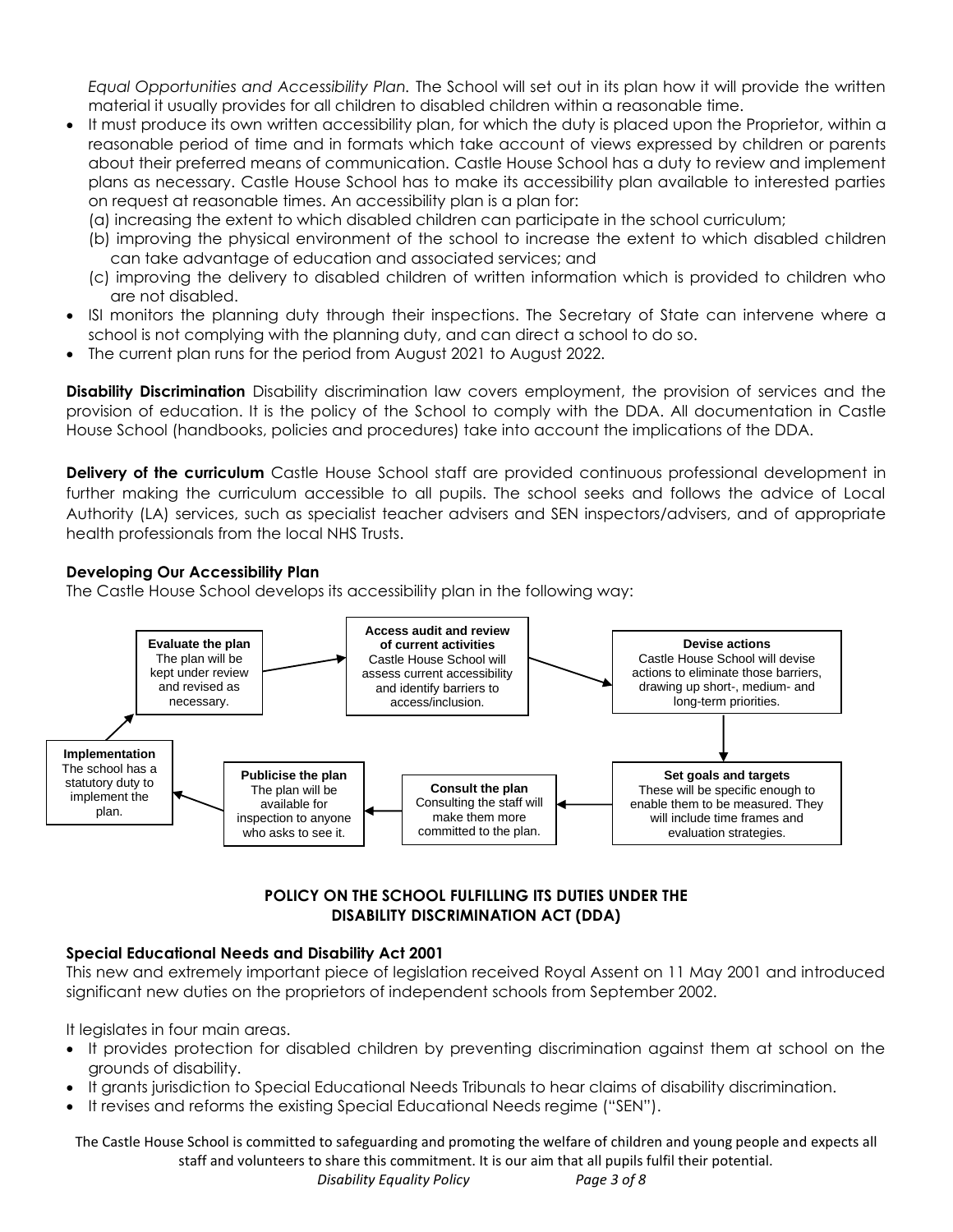• It imposes new planning duties on independent schools.

There are several very important concepts within the above definitions of discrimination. These include: *Disability:* The definition of disability is the same as for disability discrimination in the employment field. In brief, a disabled child or prospective child is someone who has a physical or mental impairment that has a substantial, long term and adverse effect on his or her ability to carry out normal day-to-day activities. Disabilities may, for example, include epilepsy, learning and behavioural difficulties, as well as the "traditionally" recognised disabilities. There are, however, specific exclusions for substance dependency, seasonal allergies, and tendencies to steal, start fires or physically/sexually abuse.

*Admissions, Education and Associated Services: Castle House School has a duty not to discriminate within the parameters of our published admission policy. "Admissions" refers to the criteria set out within the published admissions policy including the terms on which admission is offered. This extends in reverse to exclusions. "Education and associated services" means effectively all aspects of school life including preparation for entry, the curriculum, classroom organisation, time-tabling, access to Castle House School facilities, and extra-curricular activities, school policies including discipline and off site activities.*

*Less Favourable Treatment: This means treating a child, for the reason relating to the child's disability, less favourably than Castle House School would treat a child without such a disability. For example, in the case of a child with epilepsy, if Castle House School refused to admit the child on the grounds that the child would have fits, then the comparison to be made would be with a child who meets similar criteria for admission but does not have epilepsy. Assuming here that the other child would not be barred from admission, the disabled child in this example would be the subject of less favourable treatment.*

*Reasonable adjustments: Castle House School take steps that are reasonable to ensure that enrolled and prospective disabled children are not placed at a substantial disadvantage in comparison with nondisabled children. The School understands that it will be treated as discriminating against such a child if it fails*  without justification *to take such reasonable steps to the child's detriment. Although as stated above, the duty to make reasonable adjustments does not (in the education context) extend to the provision of auxiliary aids or services or the make of physical alterations to buildings, wherever possible and practical it is the policy of the school to make such arrangements. Examples of the type of reasonable adjustment may include:*

- The School equal opportunity and bullying policies covering the instances of harassment on grounds of disability;
- Training willing teaching and support staff to administer medication (eg. in the case of an epileptic fit) or to adopt teaching practices to cope with disabled children (eg. those with hearing difficulties);
- Replacing a blackboard with a whiteboard for a child with severe asthma triggered by chalk dust; and
- Relocation of certain facilities within the school to enable access for disabled children.

Without justification; Treating a disabled child less favourably or failing to make a reasonable adjustment is discriminatory unless there is *justification,* which may include financial considerations. Castle House School operates its admission criteria objectively.

#### Protected Characteristics

When in September 2020 Relationships Education became a requirement for primary pupils we sought to indue this within not only our PSHE lessons but our overarching approach. The protected characteristics are:

- a. age
- b. disability
- c. gender reassignment
- d. marriage and civil partnership
- e. pregnancy and maternity
- f. race
- g. religion or belief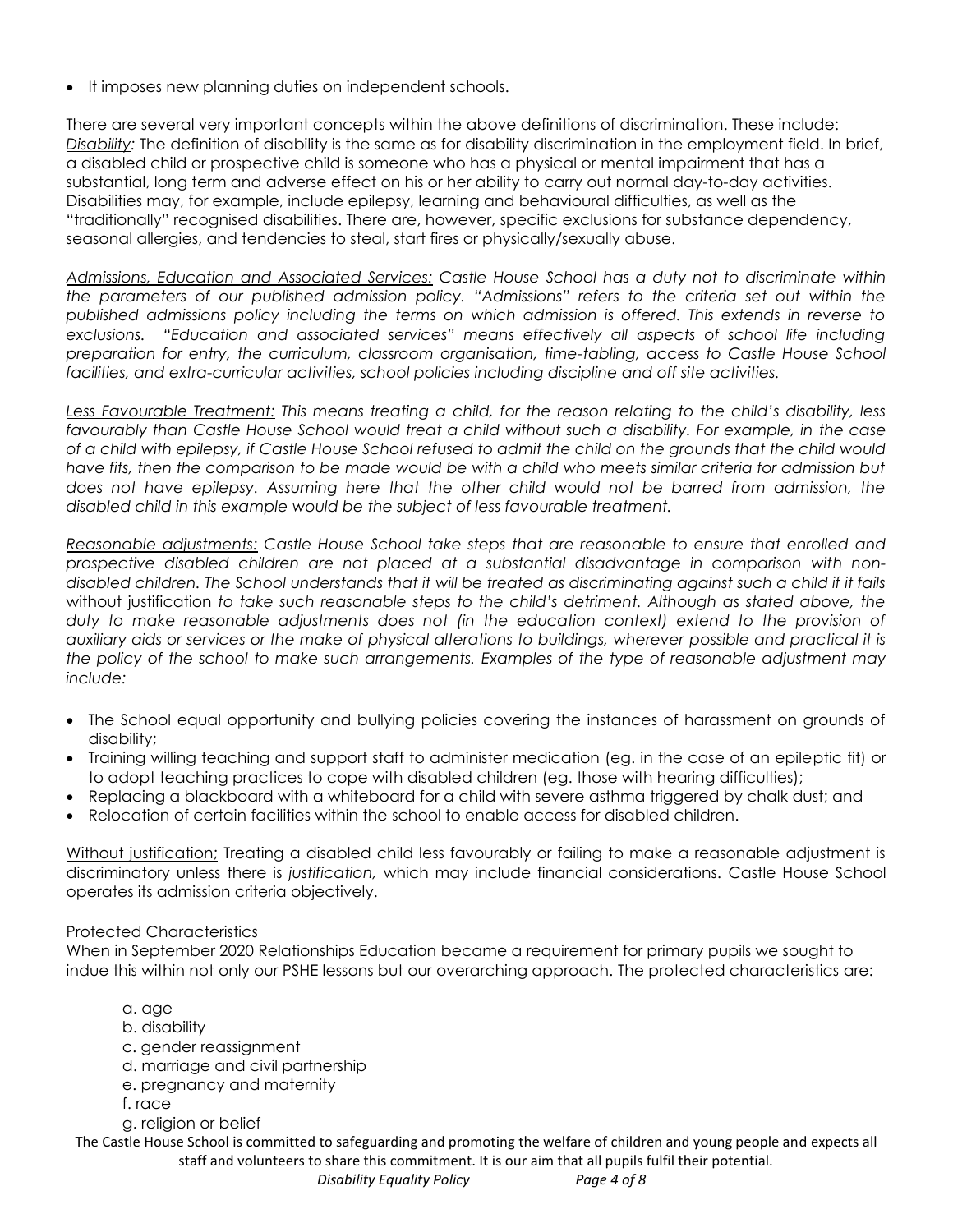h. sex i. sexual orientation

Everyone has at least some characteristics which are included in this list (for example, age and sex).

## **Planning Duties**

Whilst Castle House School is not required by SENDA to make alterations to the physical features of the School, it has drawn up accessibility plans to improve access to education over time. The plans concentrate on three specific areas:

- Improvements in access to the curriculum;
- Physical improvements to improve access to education and associated services;
- Improvements in the provision of information in a range of formats for disabled children.

At Castle House School the plan has been prepared in writing, implemented and will be regularly reviewed. It is understood that the accessibility plans will be subject to review as part of the Ofsted inspection.

#### **Discrimination and Reasonable Adjustment**

The Act imposes an obligation on the School to make certain adjustments to its premises and the ways in which it offers employment, in order to accommodate disabled employees.

A failure to comply with the duty to consider reasonable adjustments is, in itself an act of unlawful discrimination, unless it can be justified for a reason which is both material to the circumstances of the particular case and substantial (s4(2) and (4)). The duty of Castle House School to make adjustments will only be triggered when it employs a disabled person, or a disabled person applies, or considers applying for a job at the school.

#### *Recruitment arrangements*

In the recruitment process, the duty to make adjustments for disabled persons applies in relation to disabled people who are actual or potential job applicants (s.6(5)(a)). However, the School only has a duty to make adjustments in relation to an actual or potential job applicant or an employee whom it knows, or could reasonably be expected to know, has a disability (or has had a disability) and is likely to be put at a substantial disadvantage by the proprietor's existing arrangements (s.6(6)(b)). If applicants indicate in their CV and application form that they are disabled, then the Castle House School will make adjustments for them in the recruitment process. The Castle House School will appraise all staff involved in the recruitment process (receptionists, interviewers) as to the nature of applicants' disabilities, so that they can look for disabled applicants when they arrive and offer them assistance, if necessary.

#### **What adjustments should Castle House School be making to the School Premises?**

The Disability Discrimination (Employment) Regulations 1996 (SI No 1456) provides that for the purposes of the Employer's duty to make reasonable adjustments, the following are to be treated as physical features of its premises whether they are permanent or temporary (Regulation 9):

- Any feature arising from the design or construction of a building on the premises;
- Any feature on the premises of any approach to, exit from or access to such building;
- Any features, fittings, furnishings, furniture, equipment or materials in or on the premises; and
- Any other physical element or quality of any land included in the premises.

Castle House School is careful not to take steps, which would involve altering any physical characteristics of its premises, which were adopted with a view to meeting the requirements of the Building Regulations 1999.

#### **Implications for the SEN Policy (SEN)**

Although Castle House School has a separate SEN Policy there is cross referencing with: Curriculum policies which take in to consideration arrangements for access, support and differentiation; Inclusion and Equal Opportunities policies; Partnership with parents; Teaching and learning; Curriculum statement.

#### **Admissions**

The school asks parents to include in their admissions documentation a note as to the health of the prospective child at the time of application and any reasonable adjustments, which may be required for the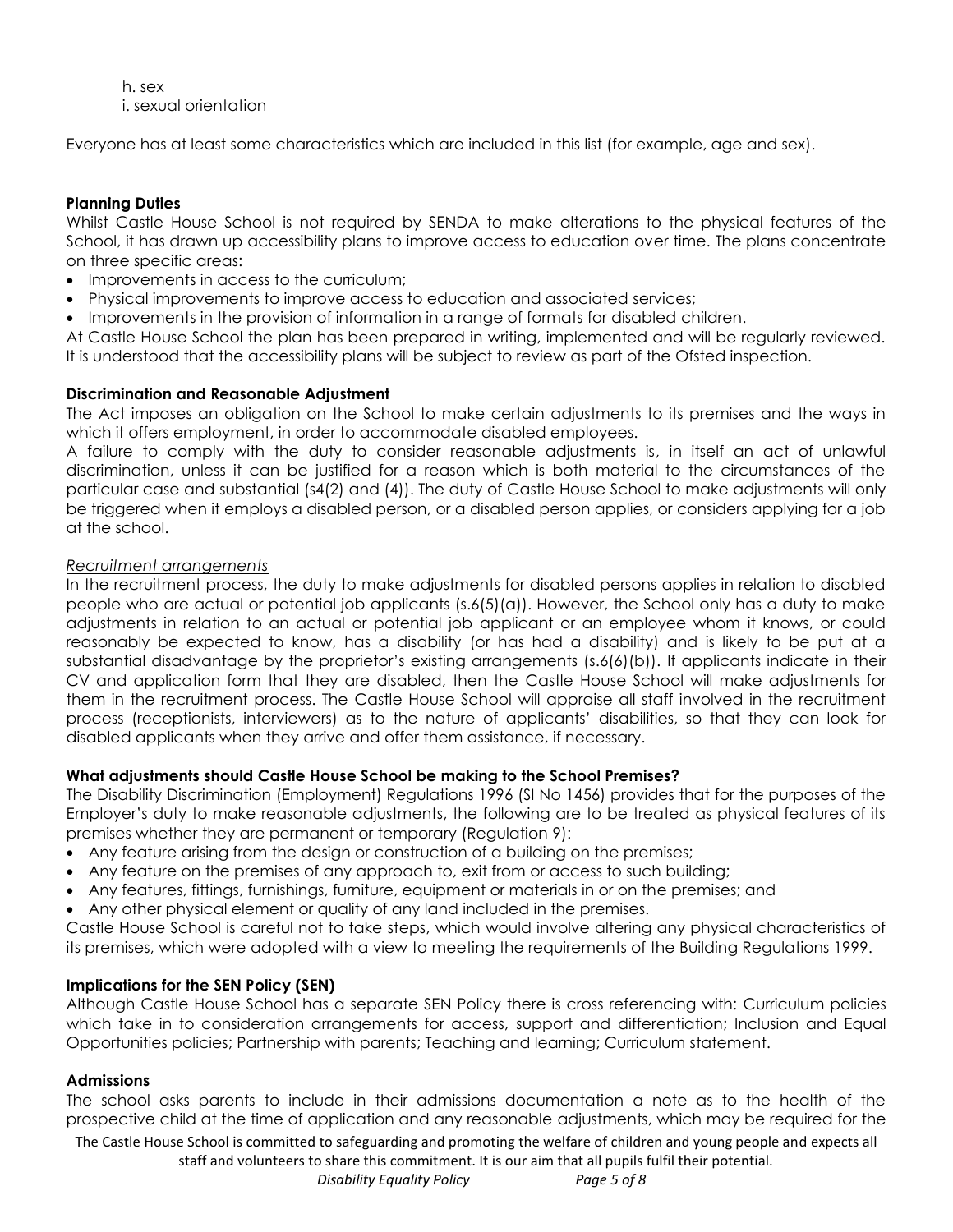purpose of the entry process or education at the school. In assessing any child or prospective child the school may take advice and require such assessments as it regards as appropriate. Subject to this, the school is sensitive to any requests for confidentiality. Applications are considered in line with the admission arrangements for all pupils. A child's disability does not prevent their being offered a place and integrated into the school unless: the content, structure and delivery of the curriculum are such that the child would be prevented from fulfilling a major part of it or the school would be unable to provide suitably trained staff, facilities or resources to allow the requirements of our curriculum to be met.

We have an ongoing commitment to disability equality within our school and through a positive approach, actively work alongside the proprietors, parents/guardians, staff and pupils of the school. We work towards:

- increasing the extent to which disabled pupils can participate in the school curriculum and associated services;
- improving the delivery to disabled pupils of information that is provided in writing to non-disabled pupils by ensuring that a range of different formats and communication aids are used where necessary to ensure that all information is accessible to everyone within our school.

The School Strategy is reviewed every three years and is available to interested parties on request and can be inspected by OFSTED to ensure that responsibilities have been discharged in the preparation, revision and implementation of the strategy.

## **Education and Associated Services**

"Education and Associated Services" is a broad term that covers all aspects of school life. This list exemplifies the range of activities that may be covered by this term:

- Preparation for entry to the school, The curriculum, Teaching and learning, Classroom organisation and Grouping of children
- Timetabling and Target Setting, Homework, Access to school facilities,
- Activities to supplement the curriculum e.g. drama group visiting the school
- School sports, School policies, Breaks and lunchtimes including the serving of school meals, Interaction with peers
- Assessment and exam arrangements, School discipline and sanctions including exclusion procedures
- School clubs and activities, Educational visits, The school's arrangements for working with other agencies
- Preparation of children for the next phase of education.

#### **Physical environment**

The school, whilst having an exceptional physical environment, continues to take account of the needs of pupils and other users with physical difficulties and sensory impairments when planning and undertaking future improvements and refurbishments of the site and premises. To this end a full audit of the buildings and site to identify obstacles has been carried out and an accessibility plan produced.

#### **Provision of information in other formats**

The school is aware of local services, including those provided through the LA, for providing information in alternative formats when required or requested.

#### **Teaching and learning style**

Through the combination of teaching and pastoral care we aim to provide all our pupils with the opportunity to succeed, and to reach the highest level of personal achievement. To do this, teaching and learning will:

- ensure equality of access for all pupils and prepare them for life in a diverse society;
- promote attitudes and values that will challenge discriminatory behaviour;
- seek to involve all parents/guardians in supporting their child's education;
- provide educational visits and extra-curricular activities that all pupils can participate in;
- take account of the performance of all pupils when planning for future learning and setting challenging targets;
- make best use of all available resources to support the learning of all groups of pupils.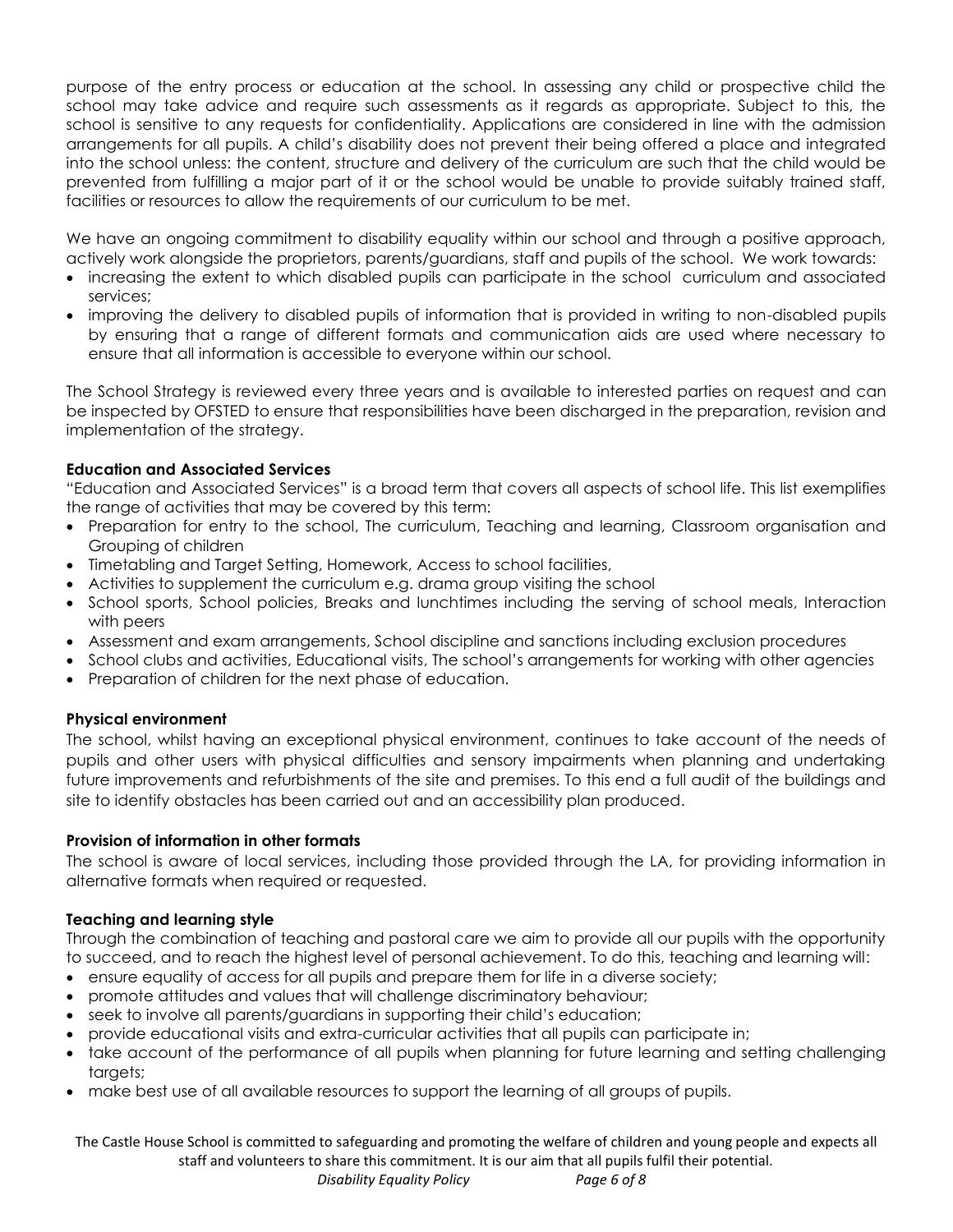In our school we aim to tackle disability discrimination and promote equality of opportunity across all aspects of school life. We do this by:

- creating an ethos in which pupils and staff feel valued and secure;
- building self-esteem and confidence in our pupils, so that they can then use these qualities to influence their own relationships with others;
- removing or minimizing barriers to learning, so that all pupils can achieve;
- ensuring that our teaching takes into account the learning needs of all pupils through our schemes of work and lesson planning;
- actively tackling disability discrimination and promoting equality of opportunity through our school Prospectus, Code of Conduct, newsletters to parents and displays of work;
- making clear to our pupils what constitutes aggressive and discriminatory behaviour.

All our staff have a duty to work to this policy to ensure inclusion of pupils with disabilities. Wherever practicable the school considers and seeks to employ and promote disabled people into jobs suited to their aptitudes, abilities and qualifications in line with the Disability Discrimination Act (2005) and they are not disadvantaged when renewal of fixed-term contracts is being considered. Members of staff who become disabled, so far as is practicable, should continue to remain employed by the school at the discretion of the proprietor. This is dependent on their ability to carry out the duties of their post. Help from related professional organisations should be sought when considering not only the possible effects of the disability but also other consequential disadvantages, such as loss of status or financial loss. The school will endeavour to make any reasonable adjustments to enable the employee to continue in post. However, options might include a gradual return to work, a reduction in hours, redeployment, premature retirement on grounds of incapacity or termination of employment.

In cases where a disability is a degenerative, progressive condition that develops over time, careful consideration should be given to the selection of the most appropriate option(s). The school makes reasonable changes to work practices and, where possible, the workplace to enable disabled people to work successfully, including those members of staff who become disabled whilst employed. The school ensures that a programme of training is offered to staff to increase their awareness of children with disabilities and inform them of appropriate action to be taken when delivering the curriculum.

#### **Tackling Disability Harassment**

Any incident of disability harassment is unacceptable in our school. Any adult witnessing an incident or being informed about an incident must follow these agreed procedures:

- stop the incident and comfort the pupil who is the victim;
- reprimand the aggressor and inform the victim what action has been taken;
- if the incident is witnessed by other pupils, tell them why it is wrong;
- record what happened on the STAR chart which is kept in the office;
- report the incident to the Headmaster who will inform the parents;

#### The Elimination of Harassment / Promotion of Understanding

It is important to maintain a supportive environment and eliminate negative pressures that might impede the progress of a disabled child and damage self-esteem:

• Anti-bullying Policy regularly reviewed; Regular assemblies, PSHE lessons about our differences; Education regarding types of disabilities and the needs of those individuals – among staff, pupils and the general community to encourage empathy.

#### **Policy impact**

- This policy is included in induction meetings for staff, parents/guardians and pupils and on to the agenda of teacher meetings.
- We have a rolling programme for reviewing our school policies. We regularly review the impact of our policies on the needs, entitlements and outcomes for pupils with a disability. We pay specific attention to the impact that our policies have on the attainment of pupils with a disability.
- We make regular assessments of pupils' learning and use this information to track pupils' progress, as they move through the school. As part of this process, we regularly monitor the performance of pupils, to